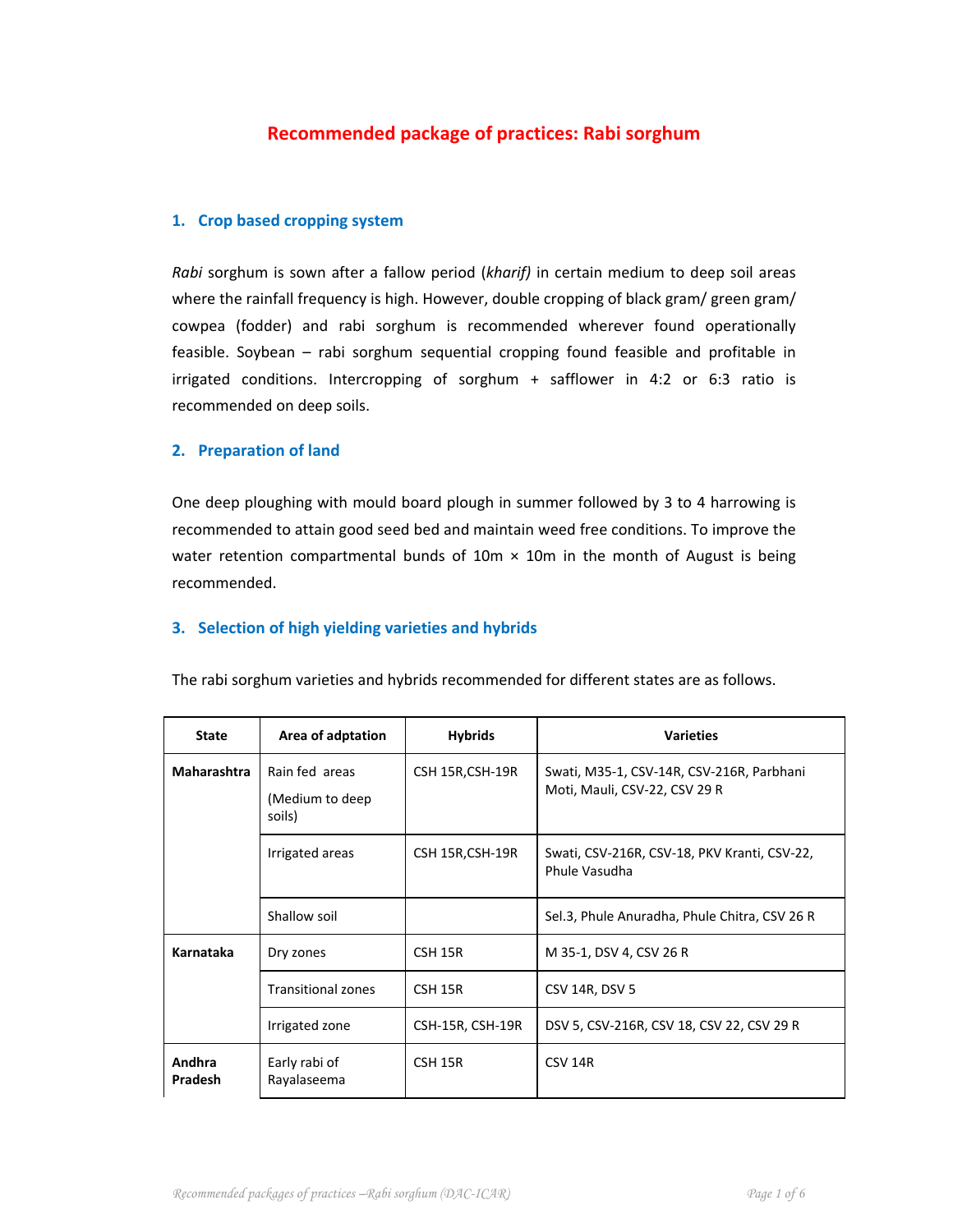|                   | Normal rabi areas         | CSH 15R   | M 35-1, CSV 14R, CSV 216 R, CSV 18, CSV 22 |  |
|-------------------|---------------------------|-----------|--------------------------------------------|--|
| <b>Tamil Nadu</b> | Entire rabi area          | CSH-15R   | CSV 14R, CSV 216 R, CSV 18, CSV 22         |  |
|                   | Summer irrigated<br>areas | $CSH-15R$ | CO 26, CO 24, CO 25, CSV 14R               |  |
| Gujarat           | Entire rabi zone          | CSH 15R   | CSV 14R, CSV 216 R, CSV 18, CSV 22         |  |

## **4. Method and time of sowing**

The crop is sown by bullock drawn seed drills with 2 or 3 coulters at 7 cm depth in the soil. The seeds are covered by one harrowing after sowing by seed drill. It is also sown by tractor drown seed drill with 4 coulters with simultaneous covering of seeds by blade attached to the seed drill.

*Time of sowing:* The optimum sowing time for rabi sorghum is 2<sup>nd</sup> fortnight of September to  $1<sup>st</sup>$  fortnight of October. In double cropping practice sowing is extended up to  $2<sup>nd</sup>$ fortnight of October.

## **5. Seed rate spacing and plant population**

| Seed rate                        |    | $\therefore$ 8-10 kg/ha                                 |
|----------------------------------|----|---------------------------------------------------------|
| Spacing                          |    | $\therefore$ Row to row 45 cm and plant to plant 15 cm  |
| Plant population                 |    | : In rainfed conditions $-1.35$ lakh per ha.            |
|                                  |    | In irrigated conditions - 1.50 to 1.80 lakh per ha.     |
| 6. Nutrient management           |    |                                                         |
| Rainfed (shallow to medium soil) |    | : 40:20:00 Kg NPK ha <sup>-1</sup> as basal             |
| Rainfed (deep soil)              | ÷. | 60:30:00 Kg NPK ha $^{-1}$ as basal                     |
| <i><u><b>Irrigated</b></u></i>   |    | 80:40:40 Kg NPK ha <sup>-1</sup> (N in two equal splits |
|                                  |    | 50% as basal and 50% at 30-35 days after sowing)        |

## **7. Inter‐cultivation and weed control**

Inter-cultivation 2 or 3 time at 3, 5 and 7 weeks after sowing to check the weed growth and also helps conserve soil moisture by providing top soil mulch.

*Weed management:* Application of Atrazine @ 0.5 kg a.l/ha is recommended for spraying on the soil as pre‐emergence application immediately after sowing.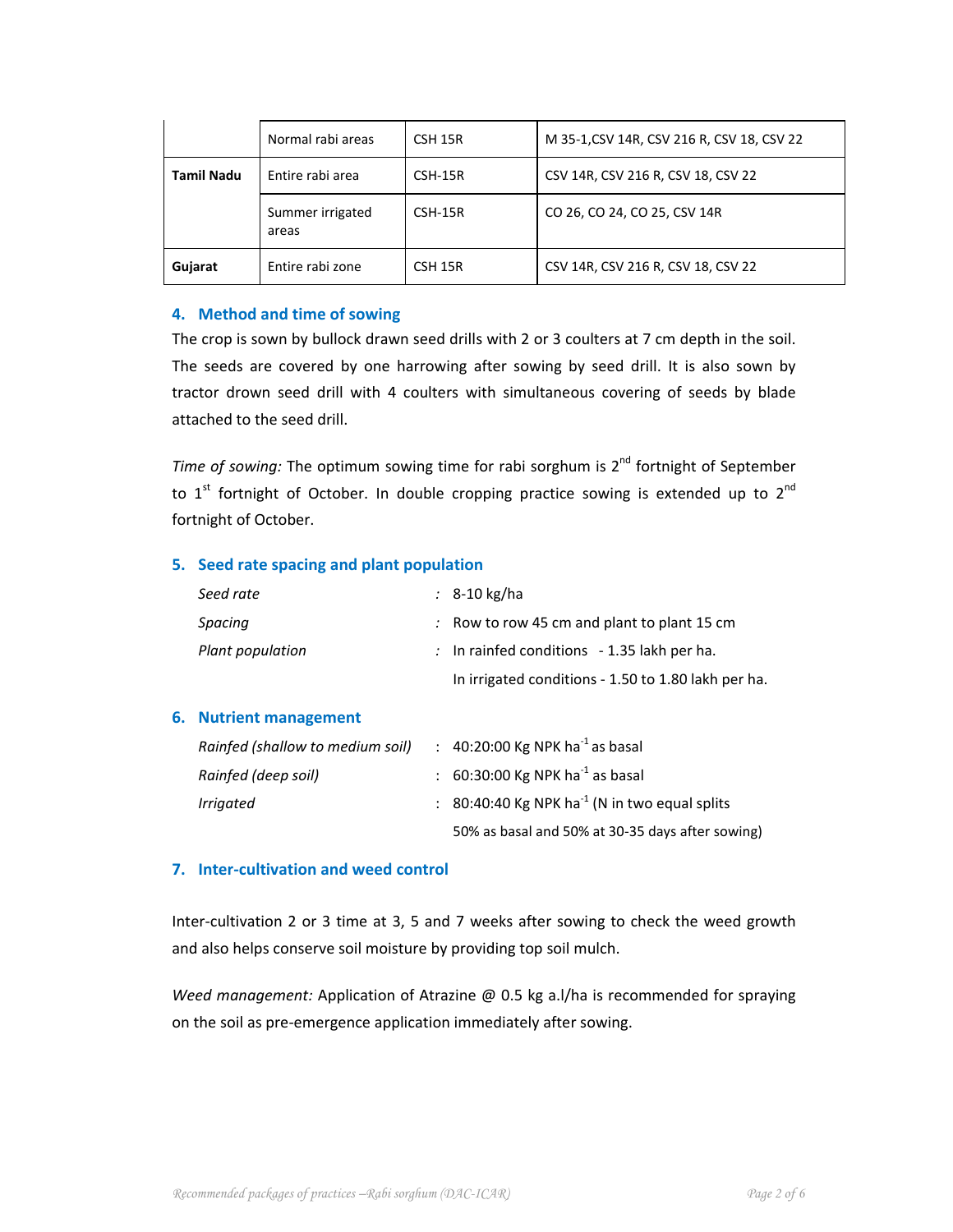### **8. Water management**

Under irrigated conditions in medium deep to deep soils, three irrigations first at germination, next panicle initiation and third at grain filling stage are desirable. Optimum irrigation schedule consist of five irrigations each at 35, 55, 75, 85 and 105 days after sowing which coincides with physiological stages of panicle primordial initiation, boot leaf, flowering, milky and dough stages respectively. In case of limited availability of irrigation water, it can be restricted to one irrigation and it should be at flower primordial stage or boot leaf stage depending on the soil moisture situation.

## **9. Insect pests and disease management**

### **Insect‐pests**

### **a) Shoot fly**

Damage symptoms: It is a seedling pest and normally occurs in the 1<sup>st</sup>-4<sup>th</sup> week after germination. Maggot feeds on the growing tip causing wilting of leaf and later drying of central leaf giving a typical appearance of 'dead heart' symptoms.

*Cultural control:* Planting towards the September end to October first week is ideal to escape shoot fly damage. Another important practice is to increase the seed rate and destroy the 'deadheart' seedlings after removal, to maintain the optimum plant stand.

*Chemical control:* When planted late, the shootfly can effectively be controlled by seed treatment with Furadan 50 SP  $\omega$  100 g/kg seed. Besides, any of the granular formulations of Furadan 3G or Phorate 10 G at the time of sowing as soil application in the seed furrows @ 20 kg ha<sup>-1</sup> can also effectively check the pest incidence. In case soil granular application is not done, damage can be minimized by spraying seedling at 7 and 14 days stages with Endosulfan  $@$  2 ml/liter water.

#### **b) Stem borer**

*Damage symptoms:* It infests the crop from 2<sup>nd</sup> week till maturity. Initially, the larvae feed on the upper surface of whorl leaves leaving the lower surface intact as transparent windows. As the severity of the feeding increases, blend of punctures and scratches of epidermal feeding appears prominently. Sometimes 'dead heart' symptoms also develop in younger plants due to early attack. Peduncle tunneling results in either breakage or complete or partial chaffy panicles.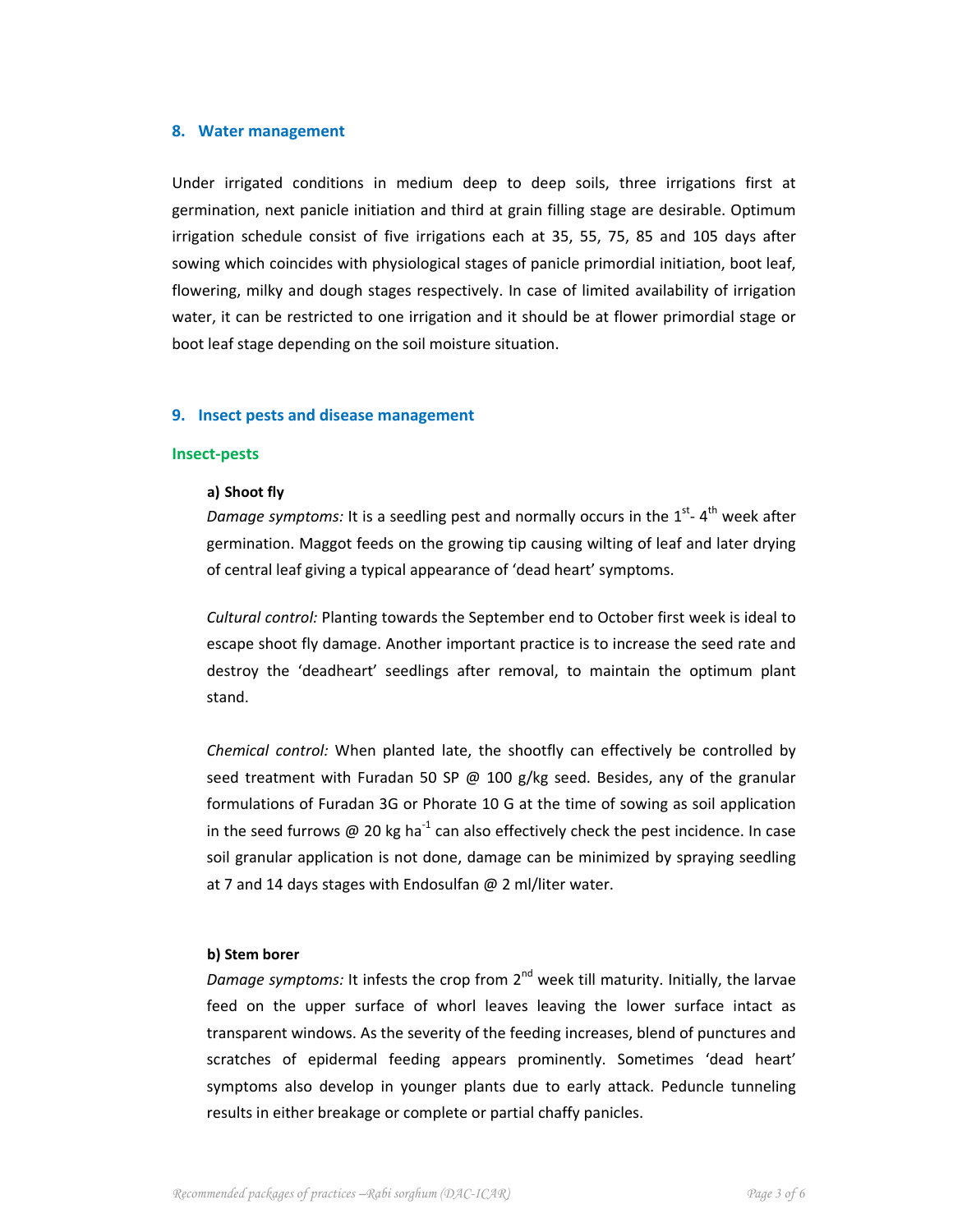*Cultural control:* The carryover of the pest form one season to another is through stubbles left in the field as well as the stems/stalks kept for use as fodder after harvest. Uprooting and burning of stubbles and chopping of stems prevent its carryover.

*Chemical control:* The borer can be controlled by application of any of the insecticides in to the whorl such as Endosulfan 4G / 4D, Carbaryl 3G, Malathion 10D or Furadan 3 G  $\omega$  8-12 kg ha<sup>-1</sup> at 20 and 35 days after emergence.

## **c) Shoot bug**

*Damage symptoms:* Heavy infestation is seen on the rabi crop, when rain occurs at seedling stage. The nymph as adult suck the plant sap causing reduced plant vigour and yellowing. In severe cases, the younger leaves start dryling and gradually extends to older leaves. Sometimes, complete plant death occurs. It is also carrier of str…

*Control measures:* 1. Alternate host grasses as related should be removed to build up of shoot bug.

*Chemical Control:* Application of Endosulfan 4G or Carbaryl 3G @ 8 kg ha‐<sup>1</sup> in the whorls can effectively check the incidence of the pest.

## **d) Aphids**

*Damage symptoms:* Aphids prefers to feed on older leaves and their younger leaves. It also attacks during boot stage may result in poor panicle exertion. Both the nymphs and adults suck the sap and heavily infested leaves show yellowish blotches and necrosis may occur on leaf edges. They produce abundant honeydew which predisposes the plant to sooty and other sporadic fungal pathogens. Severe damage under moisture stress conditions resulting in drying of leaves as well as plant death.

*Control measures:* Spraying of Metasystox 35 EC (@ 1 lt ha‐<sup>1</sup> in 500 lt water) effectively control aphids.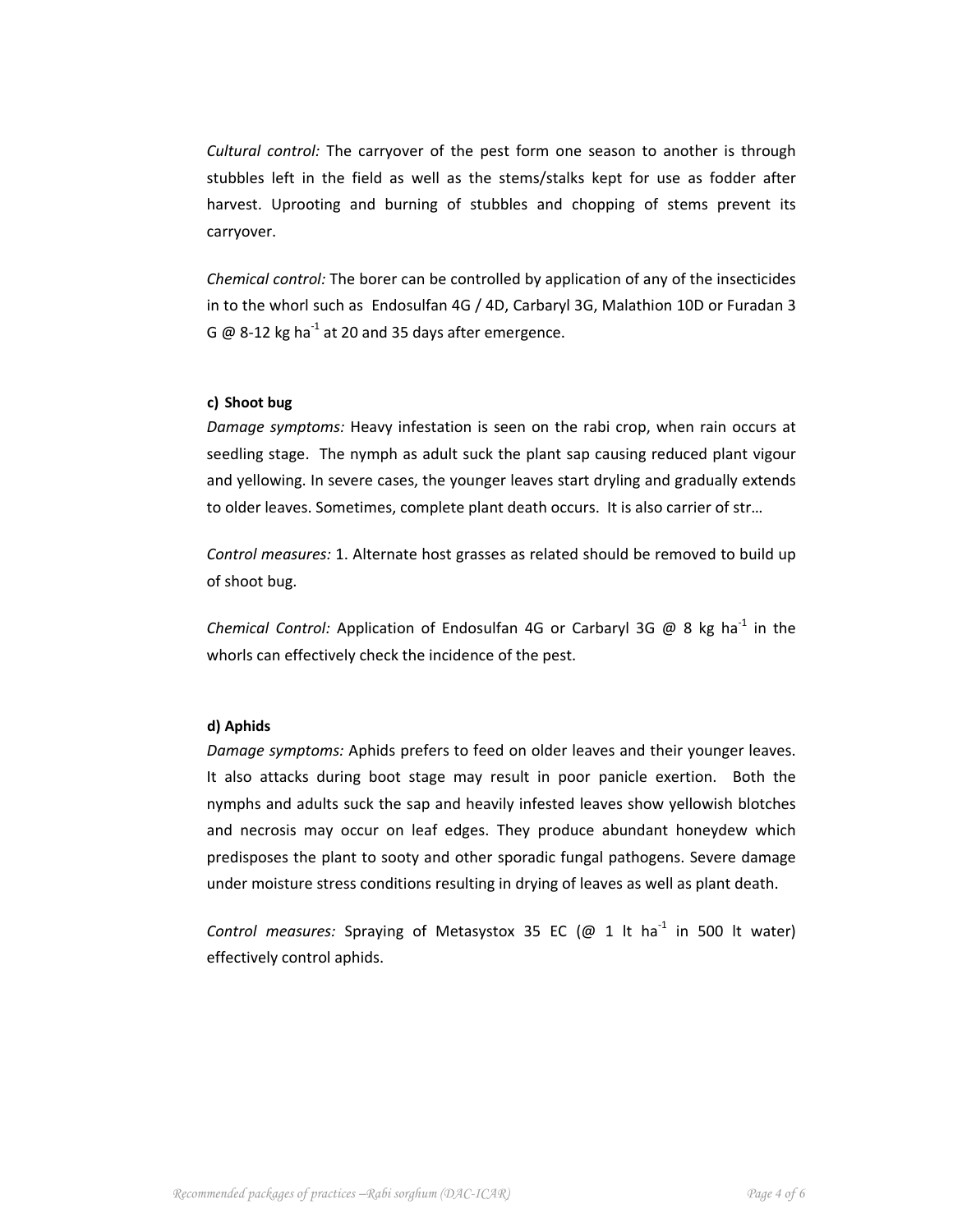### **Diseases**

### **a) Charcoal rot**

*Damage:* Losses in grain yield and seed size occur due to premature drying and lodging. Stunted growth and smaller stalks than normal, due to infection result in loss of quality and quantity of fodder.

*Control:* (1) Minimal doses of nitrogen fertilizer and low plant densities reduce charcoal rot; (2) Crop rotation also reduces the disease. Sorghum as a mixed crop also suffers less damage by charcoal rot than sole crop; (3) Moisture conservation practices like wheat straw mulch will provide marginal advantage in checking the disease symptoms; (4) Growing varieties and hybrids resistant to predisposing stress conditions is of more economical value; (5) Soil treatment with Thiram  $\omega$  4.5 kg ha<sup>-1</sup> at sowing reduces the charcoal rot by 15%.

## **10. Technologies recommended during last one year**

- 1. INM of 75% RDF + 2.5 t/ha FYM + Azospirillum seed treatment.
- 2. Soybean rabi sorghum sequence and fertilizing rabi sorghum @ 75% RDF.

### **11. Critical technologies recommended earlier but need special attention**

- 1. For rabi rainfed sorghum with improved varieties and hybrids, the recommendations on spacing, plant population and nitrogen application were: 45 cm × 15 cm, 135000 plants/ha and 60 kg N ha<sup>-1</sup>.
- 2. The above practice is not followed by the farmers in majority of rabi areas and the practice has been 30 cm drilling, more than 40 kg N ha<sup>-1</sup>.
- 3. Large scale seed production of new cultivars (CSH‐15R, CSV‐18R, CSV‐22R) and their popularization.
- 4. Deep sowing of seed for better germination.